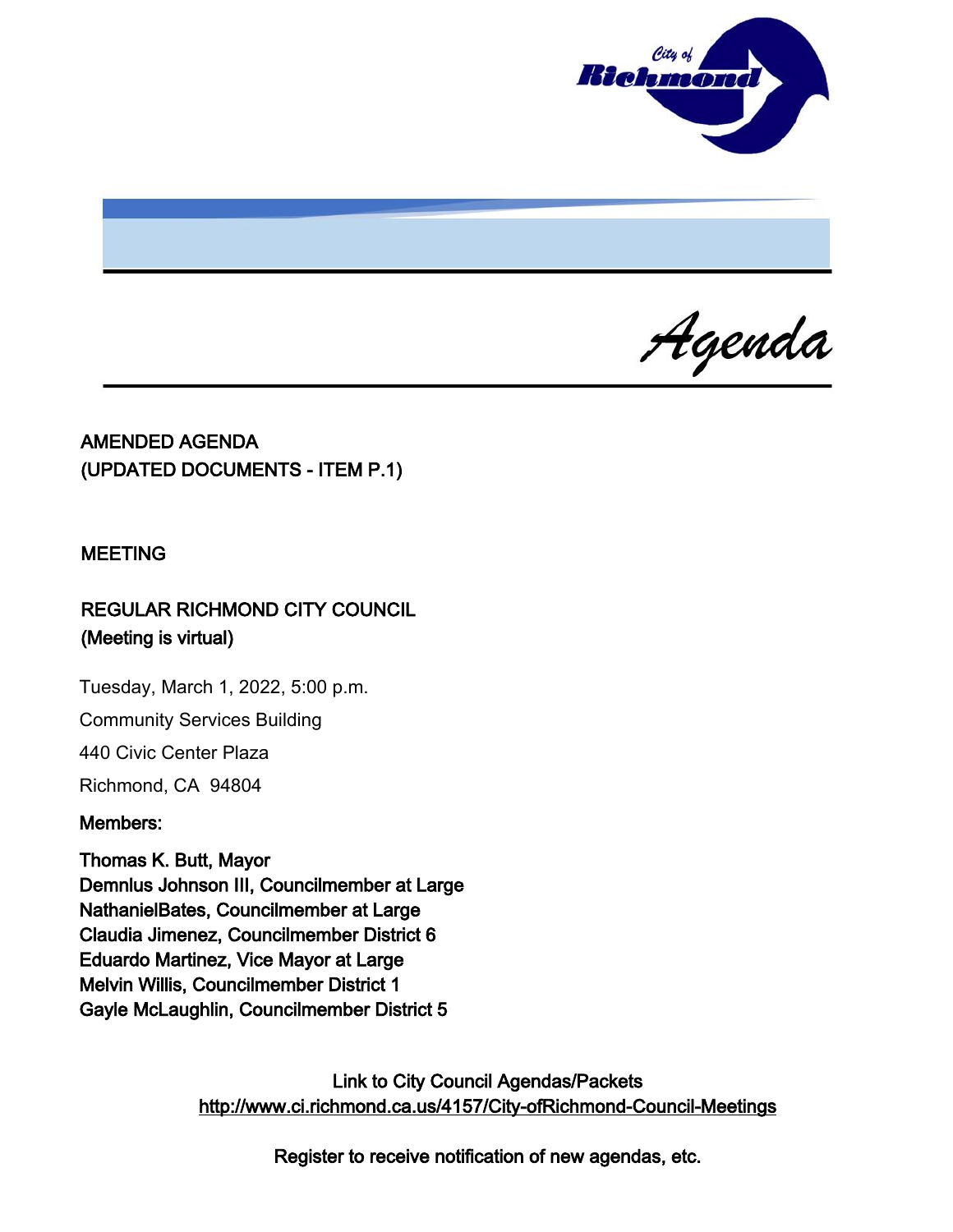#### <http://www.ci.richmond.ca.us/list.aspx>

# CORONAVIRUS DISEASE (COVID-19) ADVISORY

PURSUANT to the Governor of the State of California's Assembly Bill 361 and in the interest of the public health and safety, attendance at the City of Richmond City Council meeting will be limited to Council members, essential City of Richmond staff, and members of the news media. Public comment will be confined to items appearing on the agenda and will be limited to the methods provided below.

#### How to watch the meeting from home:

- 1. KCRT Comcast Channel 28 or AT&T Uverse Channel 99
- 2. Livestream online at <http://www.ci.richmond.ca.us/3178/KCRT-Live>

Public comment may be submitted by mail, eComment, email and/or Zoom video conference in the manner that follows, provided that no member of the public may submit more than one verbal comment per agenda item.

Via mail: received by 1:00 p.m. the day of the meeting, sent to 450 Civic Center Plaza, 3rd Floor, Office of the Clerk, Richmond, CA 94804.

Via eComments: eComments are available once an agenda is published. Locate the meeting in "upcoming meetings" and click the comment bubble icon. Click on the item you wish to comment on. eComments can be submitted when the agenda is published and until the conclusion of public comments for the agenda item. eComments can be viewed by the City Council and members of the public as they are submitted. Email your comment to [cityclerkdept@ci.richmond.ca.us](mailto:cityclerkdept@ci.richmond.ca.us) should you have difficulty submitting an eComment during a meeting.

Via email: to [cityclerkdept@ci.richmond.ca.us](mailto:cityclerkdept@ci.richmond.ca.us) by 1:00 p.m. the day of the meeting. Emails **MUST** contain in the subject line 1) public comments – Open Session prior to Closed Session; 2) public comments – Open Forum; or 3) public comments agenda item # [include the agenda item number]. All such email with correctly labeled subject lines will be posted on-line and emailed to the City Council before the meeting is called to order. Email received after 1:00 p.m. will be posted on-line following the meeting as part of the supplemental materials attached to the meeting minutes.

Via Zoom by video conference: for Open Session and City Council: Please click the link below to join the webinar: https://zoom.us/j/99312205643?pwd=MDdqNnRmS2k4ZkRTOWhlUldQOUF1Zz09

Passcode: ccmeeting

By iPhone one-tap: US: +16699006833,,99312205643# or +13462487799,,99312205643#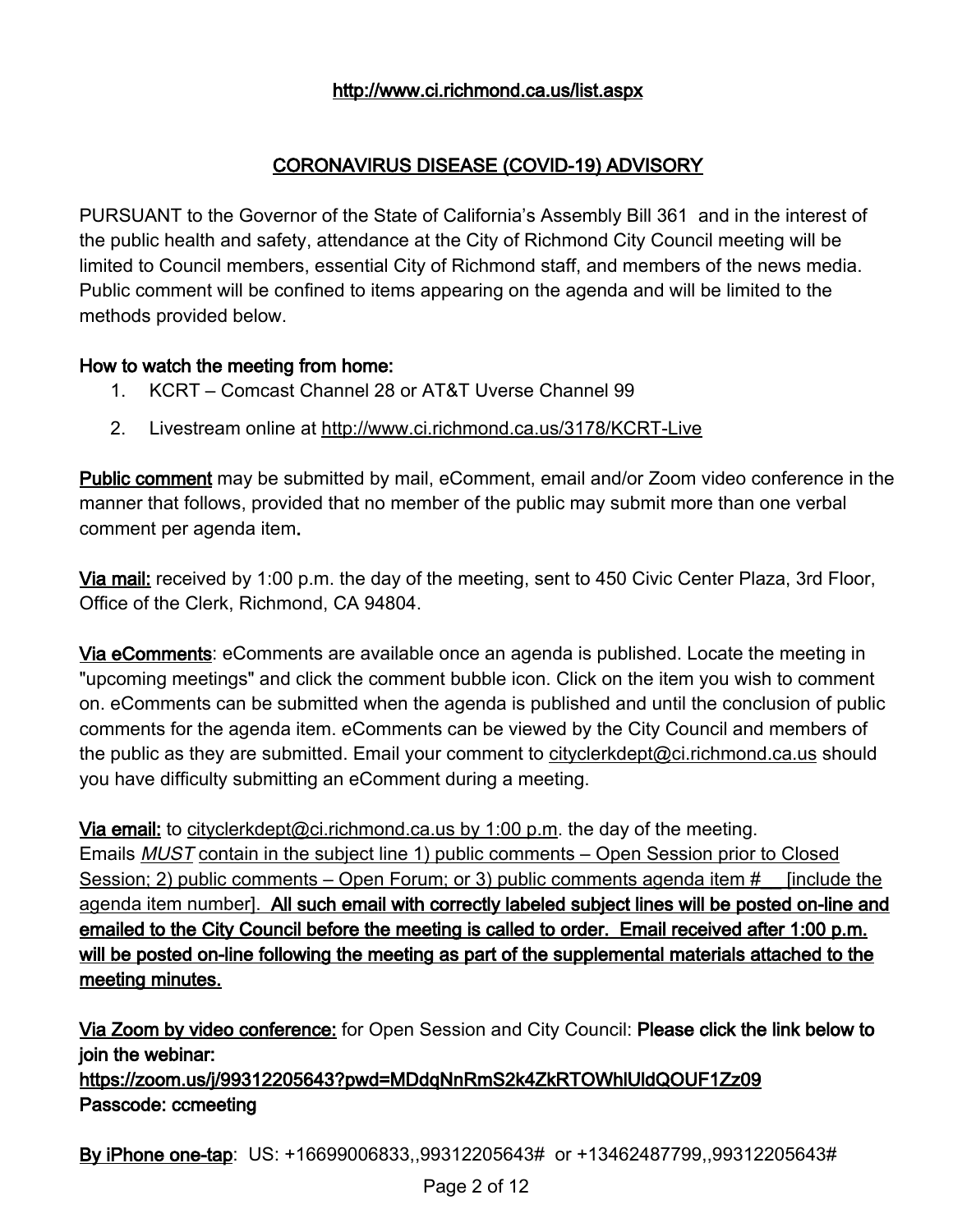By Telephone: Dial (for higher quality, dial a number based on your current location): US: +1 669 900 6833 or +1 346 248 7799 or +1 253 215 8782 or +1 312 626 6799 or +1 929 205 6099 or +1 301 715 8592 Webinar ID: 993 1220 5643 International numbers available: <https://zoom.us/u/aehrwCgISx>

To comment by video conference: click on the Participants button at the bottom of your screen and select the "Raise Your Hand" button to request to speak when Public Comment is being asked for. When called upon, press the unmute button. After the allotted time, you will then be re-muted. \*\*

To comment by phone: you will be prompted to "Raise Your Hand" by pressing "\*9" to request to speak when Public Comment is asked for. When called upon, you will be asked to unmuted by pressing \*6. After the allotted time, you will then be re-muted. Instructions of how to raise your hand by phone are available at:

[https://support.zoom.us/hc/en-us/articles/201362663 -Joining-a-meeting-by-phone.](https://support.zoom.us/hc/en-us/articles/201362663%20-Joining-a-meeting-by-phone.) \*\*

\*\*The mayor will announce the agenda item number and open public comment when appropriate.

The City cannot guarantee that its network and/or the site will be uninterrupted. To ensure that the City Council receives your comments, you are strongly encouraged to submit your comments in writing in advance of the meeting.

AB 361 Procedures in the Event of Technical Difficulties: In the event the meeting broadcast is disrupted, or if a technical issue on the agency's end disrupts public participation, the legislative body board cannot take any further action on the agenda until the technical issue is resolved.

Properly labeled public comments will be considered a public record, put into the official meeting record, available after the meeting as supplemental materials, and will be posted as an attachment to the meeting minutes when the minutes are posted: [http://www.ci.richmond.ca.us/Archive.aspx?AMID=31.](http://www.ci.richmond.ca.us/Archive.aspx?AMID=31)

# Accessibility for Individuals with Disabilities:

Upon request, the City will provide for written agenda materials in appropriate alternative formats, or disability-related modification or accommodation, including auxiliary aids or services and sign language interpreters, to enable individuals with disabilities to participate in and provide comments at/related to public meetings. Please submit a request, including your name, phone number and/or email address, and a description of the modification, accommodation, auxiliary aid, service or alternative format requested at least two days before the meeting. Requests should be emailed to [cityclerkdept@ci.richmond.ca.us](mailto:cityclerkdept@ci.richmond.ca.us) or submitted by phone at 510-620-6513, ext. 9, or 510-620-6509. Requests made by mail to City Clerk's Office, City Council meeting, 450 Civic Center Plaza, Richmond, CA 94804 must be received at least two days before the meeting. Requests will be granted whenever possible and resolved in favor of accessibility.

Effect of Advisory on In-person public participation: Page 3 of 12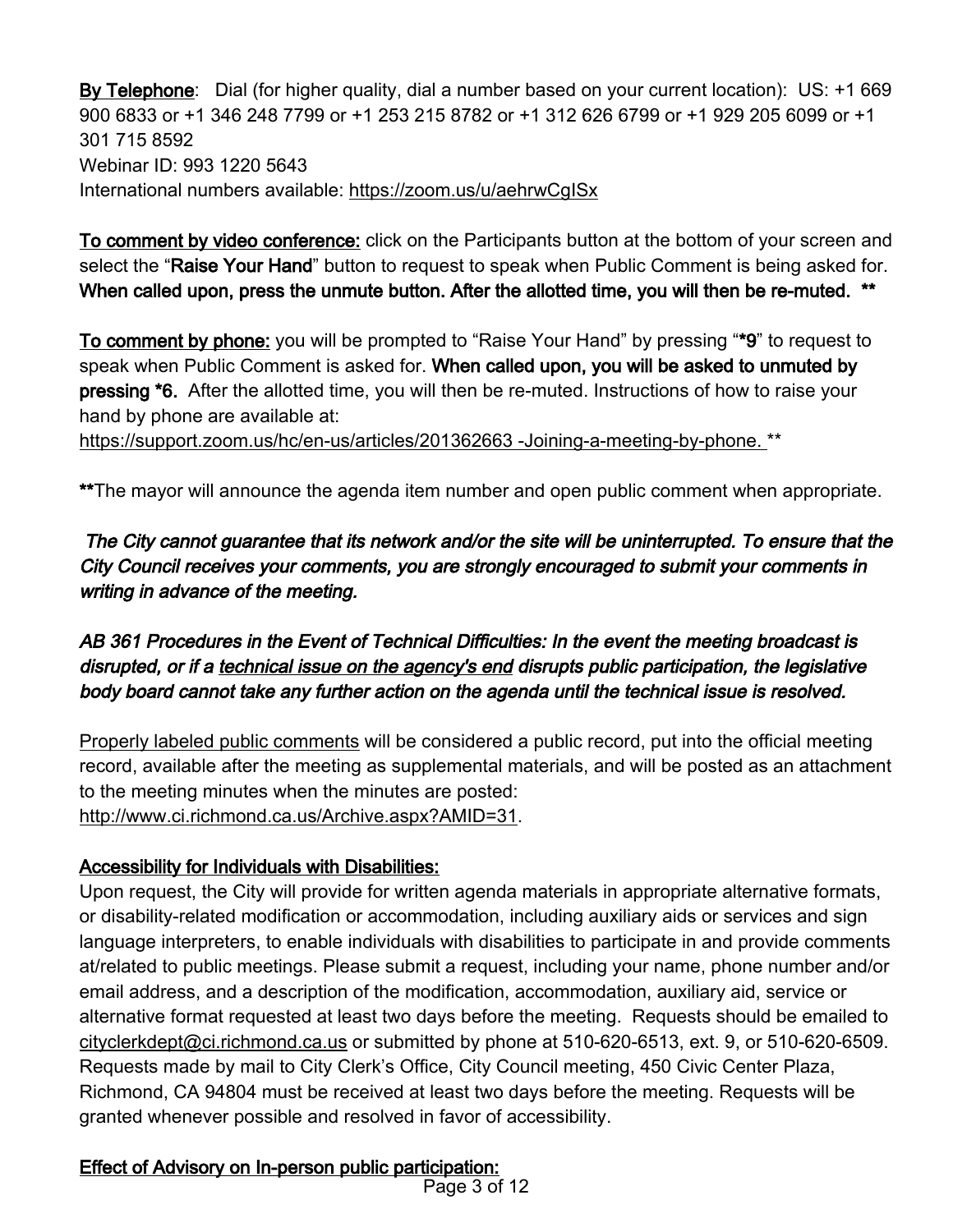During the pendency of Assembly Bill 361, the language in this Advisory portion of the agenda supersedes any language contemplating in-person public comment.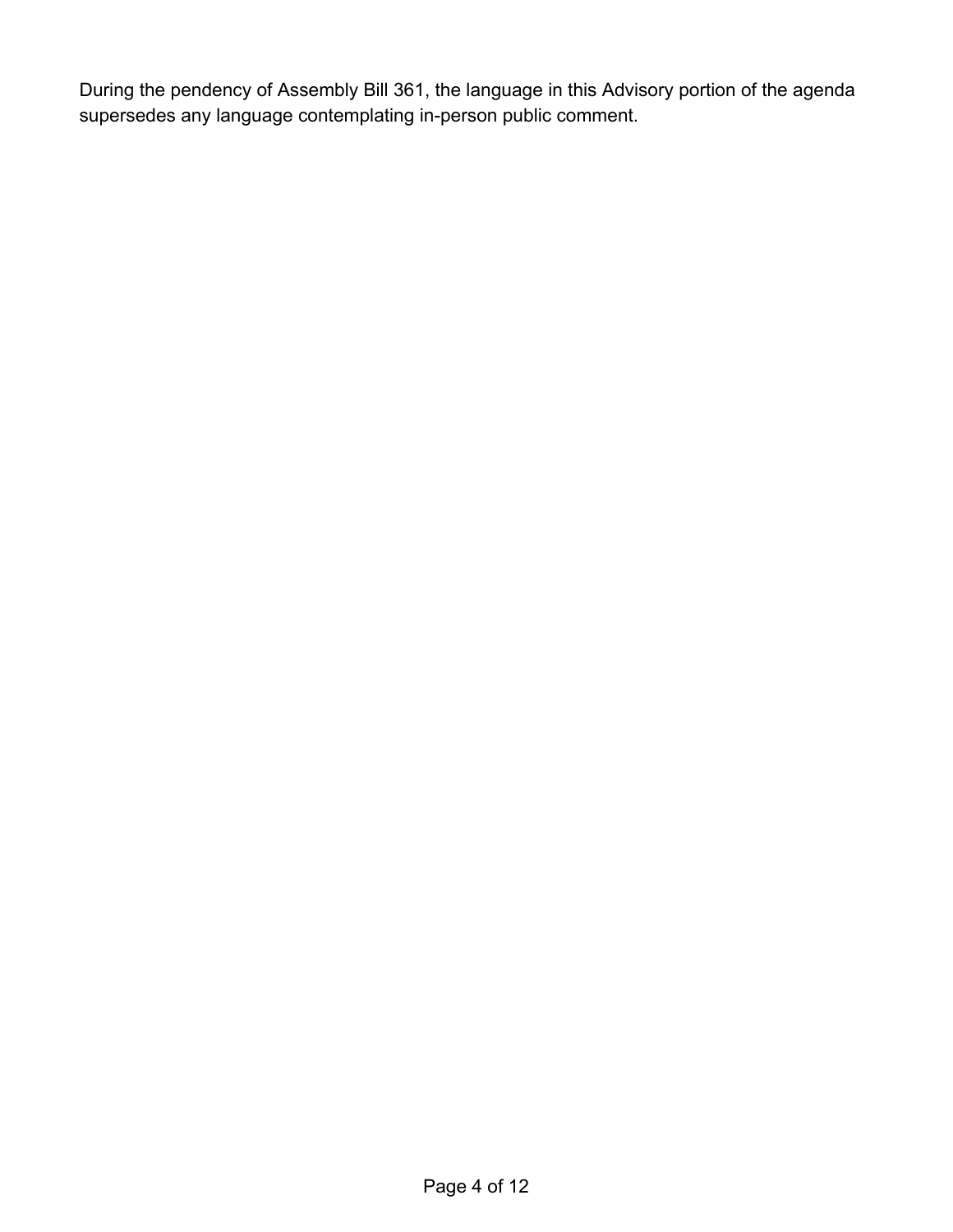#### Pages

# A. OPEN SESSION TO HEAR PUBLIC COMMENT BEFORE CLOSED SESSION

5:00 p.m.

B. ROLL CALL

.

C. CLOSED SESSION

#### C.1. PUBLIC EMPLOYEE PERFORMANCE EVALUATION (Government Code Section 54957)

- Title: City Attorney
- Title: Community Police Review Commission Investigative **Officer**
- C.2. PUBLIC EMPLOYEE APPOINTMENT (Government Code Section 54957.6)

 $\overline{\phantom{a}}$  , and the contribution of the contribution of the contribution of the contribution of the contribution of the contribution of the contribution of the contribution of the contribution of the contribution of the

- Title: City Manager
- D. PUBLIC COMMENT BEFORE CLOSED SESSION
- E. ADJOURN TO CLOSED SESSION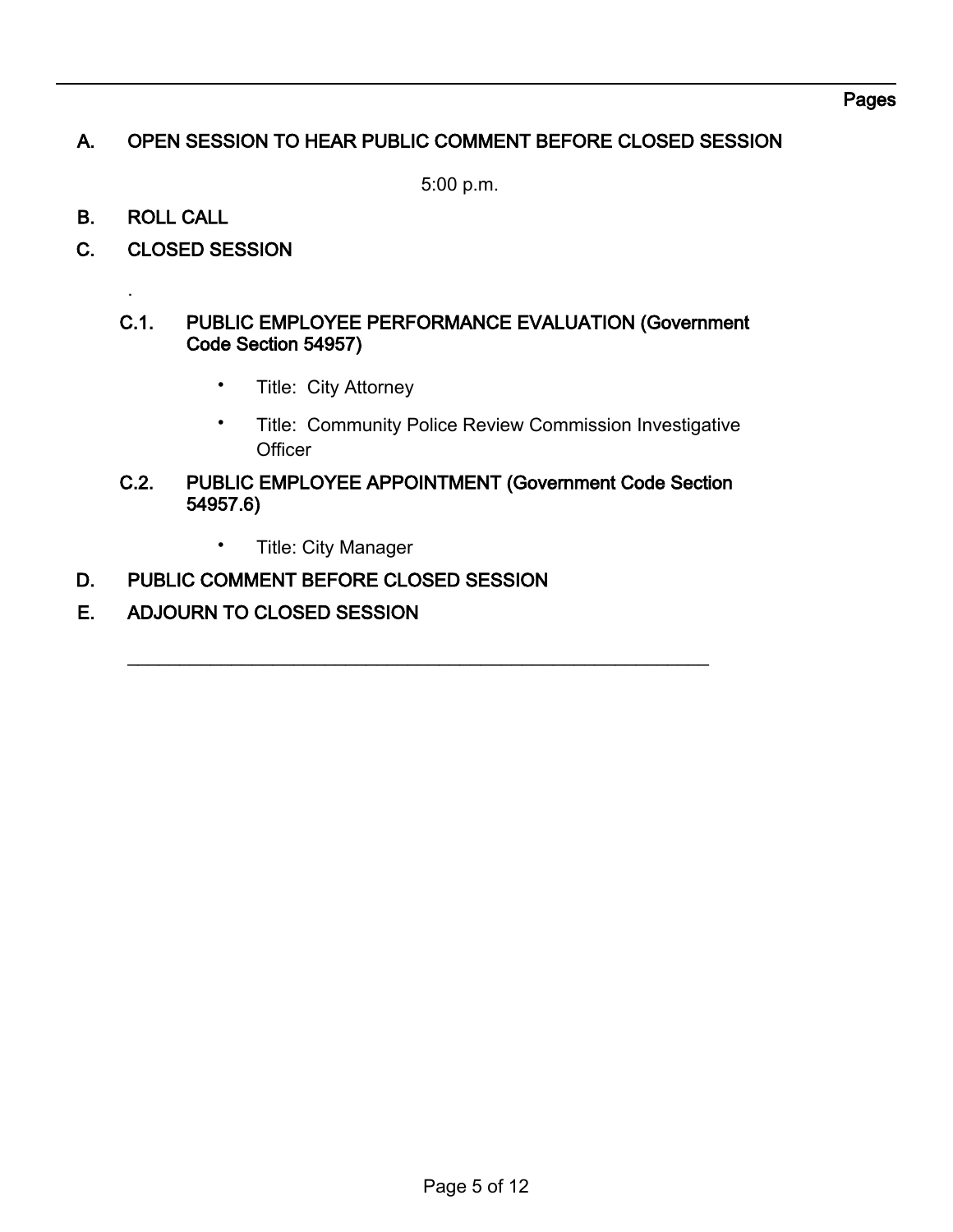# F. REGULAR MEETING OF THE RICHMOND CITY COUNCIL

6:30 p.m.

- G. ROLL CALL
- H. PUBLIC COMMENT INSTRUCTIONAL VIDEO
- I. STATEMENT OF CONFLICT OF INTEREST
- J. AGENDA REVIEW
- K. REPORT FROM THE CITY ATTORNEY OF FINAL DECISIONS MADE DURING CLOSED SESSION
- L. REPORT FROM THE CITY MANAGER (public comment allowed under Open Forum)
- M. ABATEMENT REPORT FROM THE PUBLIC WORKS DIRECTOR 1st Tuesday (public comment allowed under Open Forum)
- N. OPEN FORUM FOR PUBLIC COMMENT
- O. CITY COUNCIL CONSENT CALENDAR
	- O.1. City Clerk's Office

#### O.1.a. Revisions to the Boards, Commissions and Committees Handbook

APPROVE amendments to the Boards, Commissions and Committees Handbook – City Clerk's Office (Pamela Christian 510-620-6513).

# **O.1.b.** City Council Minutes 83

APPROVE the minutes of the January 11 and 18, 2022, regular City Council meetings - City Clerk's Office (Pamela Christian 510-620-6513).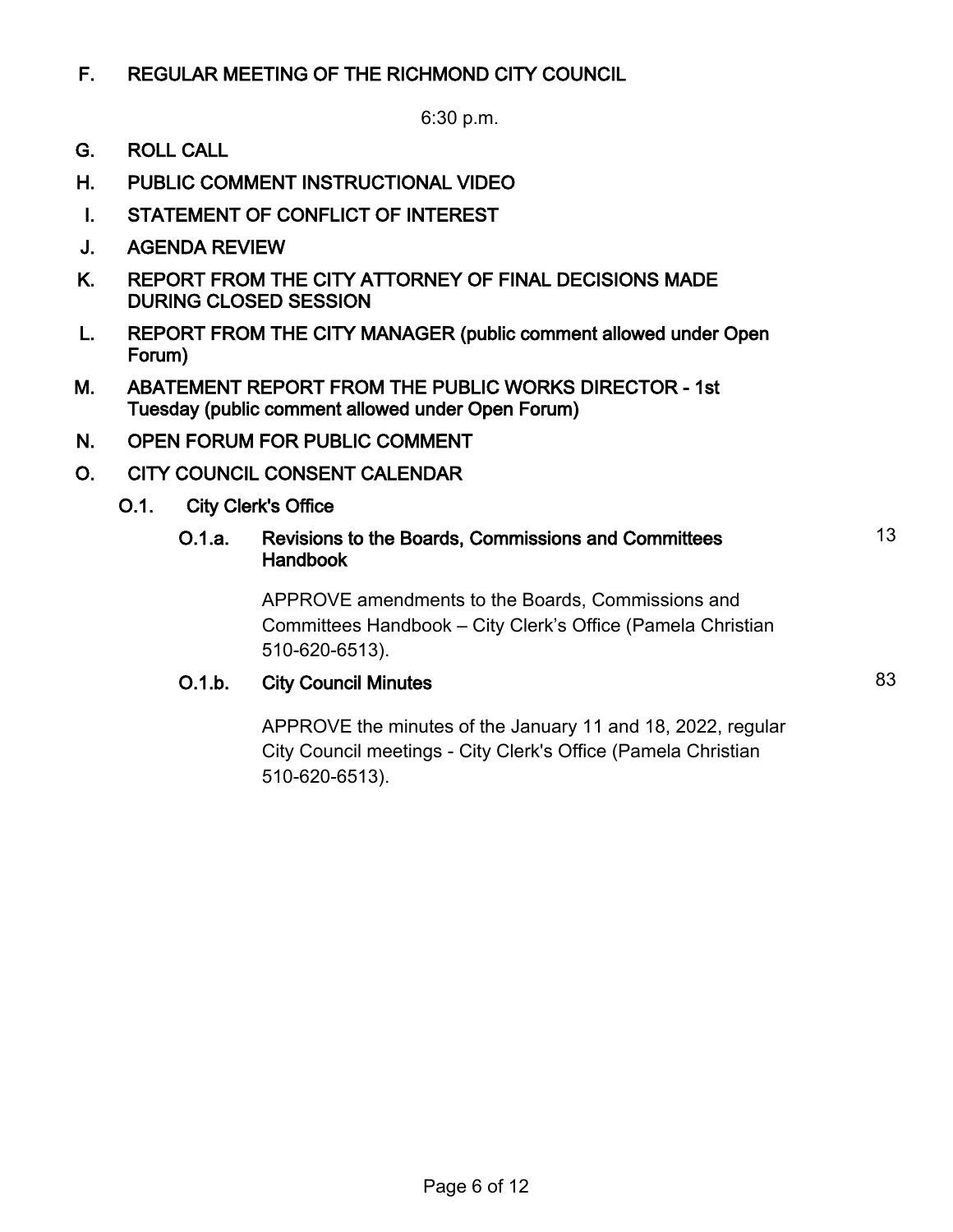### O.2. Community Development

#### O.2.a. Cannabis Equity Program Implementation and SCI Consulting Group Contract Amendment

ADOPT a resolution to accept grant funding from the California Governor's Office of Business and Economic Development; AUTHORIZE the city manager or their designee to execute the necessary agreements with the California Governor's Office of Business and Economic Development to accept \$1,319,360 in grants funds; APPROPRIATE the grant funds in the Fiscal Years 2021-2022 through 2023-2024 budgets; and APPROVE the fourth amendment to the contract with SCI Consulting Group to increase the contract amount by \$24,000, for a total not to exceed amount of \$124,400, to be paid from the GO-Biz grant and amend the contract term to December 1, 2017, through December 31, 2024 - City Manager's Office (Shasa Curl/Lina Velasco/Thomas Omolo 510-620-6512).

#### O.3. Finance Department

#### O.3.a. Investment and Cash Balance Report for the Month of January 2022 346

RECEIVE the City's Investment and Cash Balance Report for the month of January 2022 - Finance Department (Belinda Brown 510-620-6740).

### O.3.b. Approval of New Fees for the Revised Master Fee Schedule 358

ADOPT an ordinance (second reading) establishing certain fees for the proposed Master Fee Schedule and after the second reading of the ordinance, ADOPT a resolution setting the dollar amount for the new fees and adjusting the dollar amount for current fees - Finance Department (Belinda Brown 510-620- 6740/Antonio Banuelos 510-620- 6741).

#### O.3.c. Approval of Liens and Special Assessments for Unpaid Garbage Collection Service Fees for Republic Services

ADOPT a resolution authorizing placement of liens and special assessments for unpaid garbage collection service fees on County property tax records - Finance Department (Belinda Brown 510-620-6740/Antonio Banuelos 510-620-6741).

476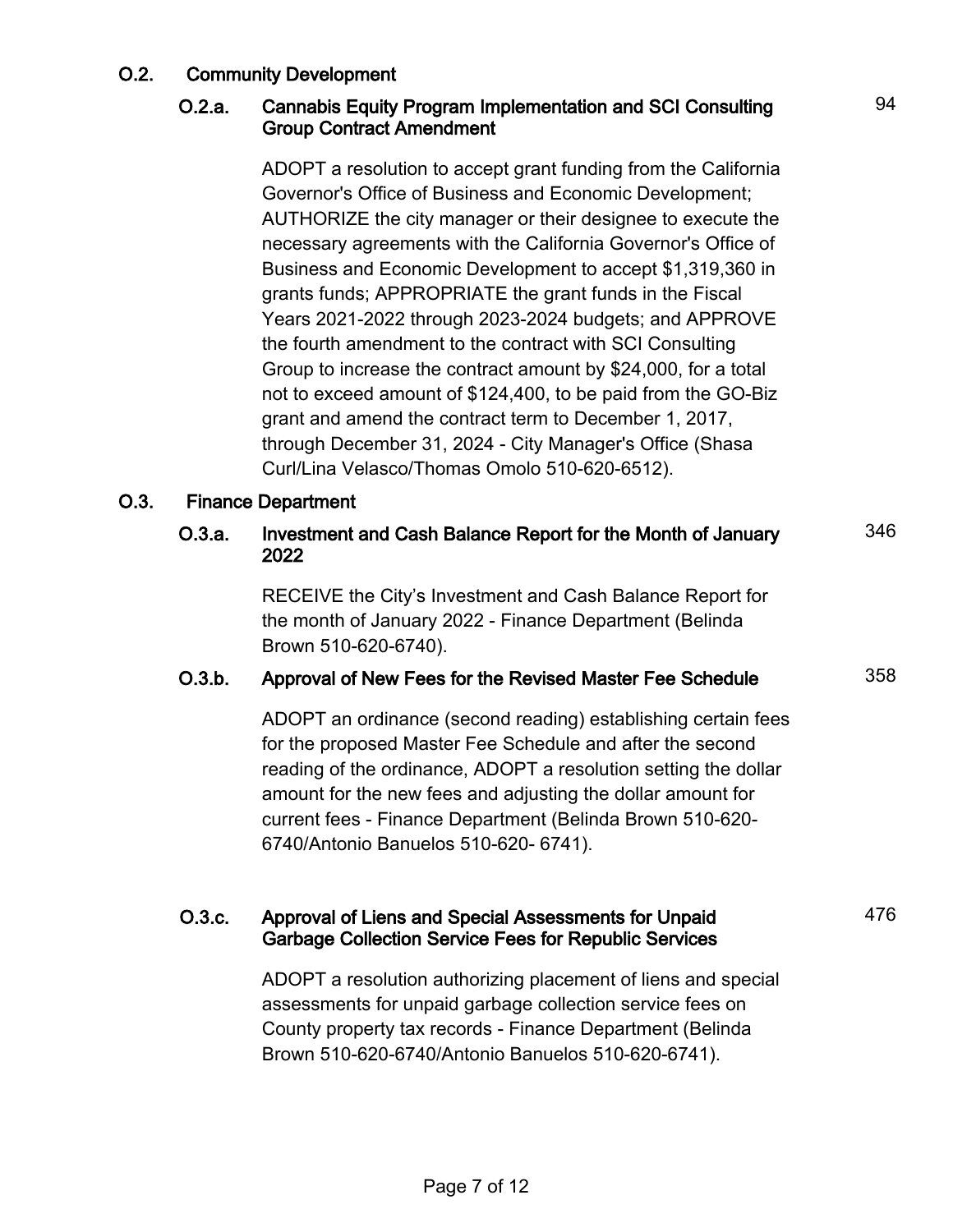|      |                                       | Government Services (RGS) from the current \$250,000 by<br>\$150,000, for a new total amount of \$400,000, for the provision<br>of expertise in a variety of functional areas such as Human<br>Resources, Financial Management, and Accounting - Human<br>Resources Department (Anil Comelo 510-620-6609).                                                                                                                                                                                                                                                                                                 |     |  |
|------|---------------------------------------|------------------------------------------------------------------------------------------------------------------------------------------------------------------------------------------------------------------------------------------------------------------------------------------------------------------------------------------------------------------------------------------------------------------------------------------------------------------------------------------------------------------------------------------------------------------------------------------------------------|-----|--|
| 0.4. | <b>Library and Community Services</b> |                                                                                                                                                                                                                                                                                                                                                                                                                                                                                                                                                                                                            |     |  |
|      | O.4.a.                                | Amend Contract with Oakland Private Industry Council for<br><b>RichmondWORKS Program Vendor Pay Agent Services</b>                                                                                                                                                                                                                                                                                                                                                                                                                                                                                         | 600 |  |
|      |                                       | APPROVE an amendment to the contract with the Oakland<br>Private Industry Council to provide additional services as the<br>Contracting & Vendor Pay Agent for Individual Training<br>Accounts and On-the-Job Training activities for the Workforce<br>Innovation and Opportunity Act (WIOA) program participants.<br>The amended contract term shall run from December 3, 2019,<br>through June 30, 2022. The contract amount will be increased<br>by \$236,611.60, for a total contract amount not to exceed<br>\$714,459.60 – Library and Community Services Department<br>(Tamara Walker 510-307-8006). |     |  |
| O.5. | Mayor's Office<br>O.5.a.              | 654                                                                                                                                                                                                                                                                                                                                                                                                                                                                                                                                                                                                        |     |  |
|      |                                       | Rare Disease Day - February 28, 2022<br>PROCLAMATION declaring February 28, 2022, as Rare<br>Disease Day in the City of Richmond – Mayor's Office (Mayor<br>Tom Butt 510-620-6503).                                                                                                                                                                                                                                                                                                                                                                                                                        |     |  |
|      | O.5.b.                                | Women's History Month - March 2022                                                                                                                                                                                                                                                                                                                                                                                                                                                                                                                                                                         | 657 |  |
|      |                                       | PROCLAMATION declaring March 2022 as Women's History<br>Month in the City of Richmond - Mayor's Office (Mayor Tom<br>Butt 510-620-6503).                                                                                                                                                                                                                                                                                                                                                                                                                                                                   |     |  |
|      | O.5.c.                                | <b>Prescription Drug Abuse Awareness Month</b>                                                                                                                                                                                                                                                                                                                                                                                                                                                                                                                                                             | 660 |  |
|      |                                       | PROCLAMATION declaring March 2022 as Prescription Drug<br>Abuse Awareness Month in the City of Richmond - Mayor's<br>Office (Mayor Tom Butt 510-620-6503).                                                                                                                                                                                                                                                                                                                                                                                                                                                 |     |  |
|      | O.5.d.                                | Tibetan Uprising Day - March 10, 2022                                                                                                                                                                                                                                                                                                                                                                                                                                                                                                                                                                      | 663 |  |
|      |                                       | PROCLAMATION declaring March 10, 2022, as Tibetan<br>Uprising Day in the City of Richmond – Mayor's Office (Mayor<br>Tom Butt 510-620-6503).                                                                                                                                                                                                                                                                                                                                                                                                                                                               |     |  |

# O.3.d. Contract with Regional Government Services (RGS) to Provide Temporary Services to the City on an As-Needed Basis

APPROVAL of an increase in the contract with Regional

571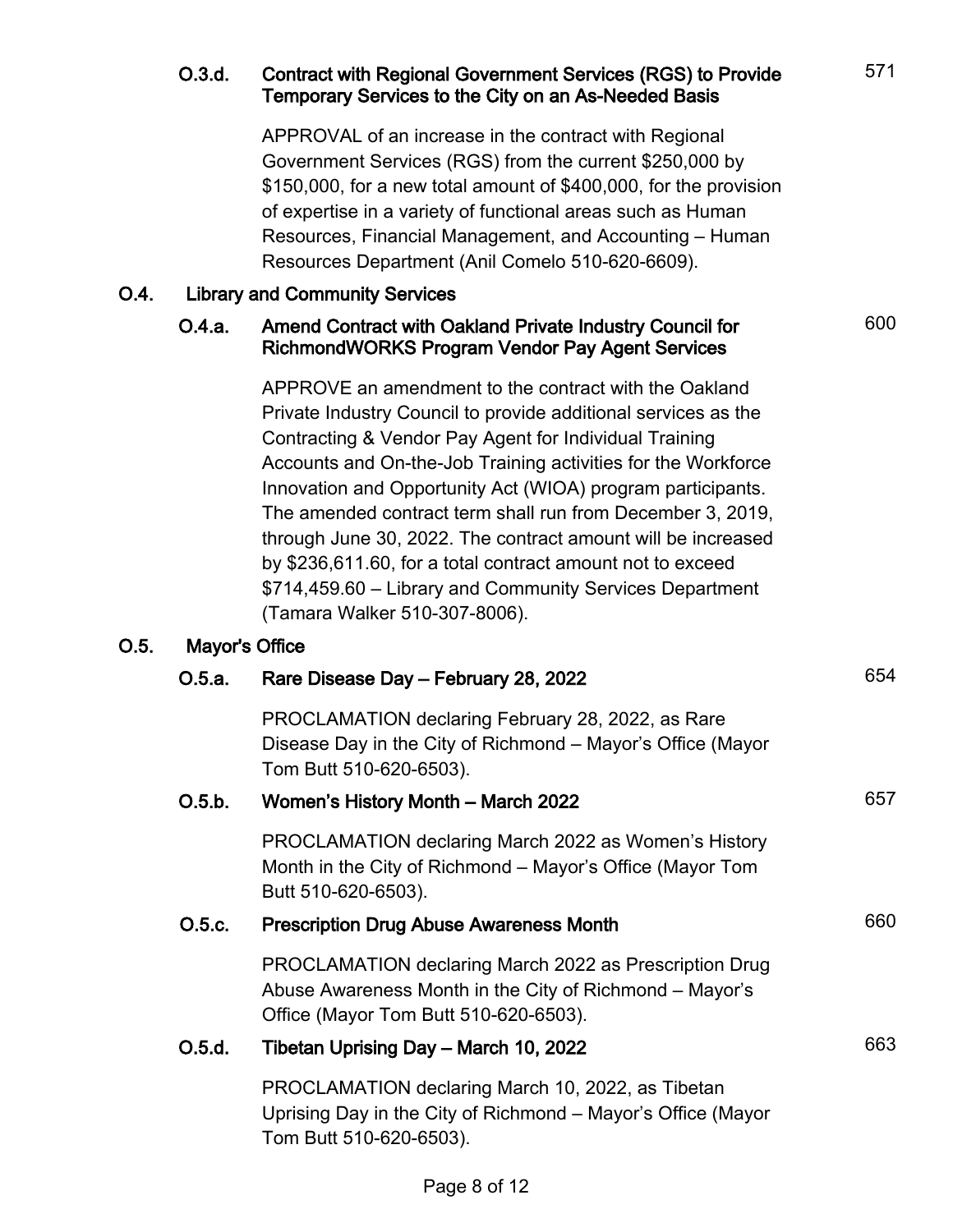| O.5.e. | California State Parent Teacher Association (PTA) Day -<br><b>February 17, 2022</b>                                                                                                                                                                                                                                     | 666 |
|--------|-------------------------------------------------------------------------------------------------------------------------------------------------------------------------------------------------------------------------------------------------------------------------------------------------------------------------|-----|
|        | PROCLAMATION declaring February 17, 2022, as California<br>State Parent Teacher Association (PTA) Day in the City of<br>Richmond – Mayor's Office (Mayor Tom Butt 510-620-6503).                                                                                                                                        |     |
| O.5.f. | Red Cross Month - March 2022                                                                                                                                                                                                                                                                                            | 669 |
|        | PROCLAMATION declaring March 2022 as Red Cross Month in<br>the City of Richmond – Mayor's Office (Mayor Tom Butt 510-<br>620-6503).                                                                                                                                                                                     |     |
| O.5.g. | Vacant Seats on Richmond Boards, Commissions and<br>Committees                                                                                                                                                                                                                                                          | 672 |
|        | APPROVE recent resignations from City of Richmond boards,<br>commissions, and committees; and ANNOUNCE vacancies as<br>of January 19, 2022, and ask that interested individuals send<br>applications to the City Clerk - Mayor's Office (Mayor Tom Butt<br>510-620-6503). This item was continued from the February 22, |     |

# 2022, meeting.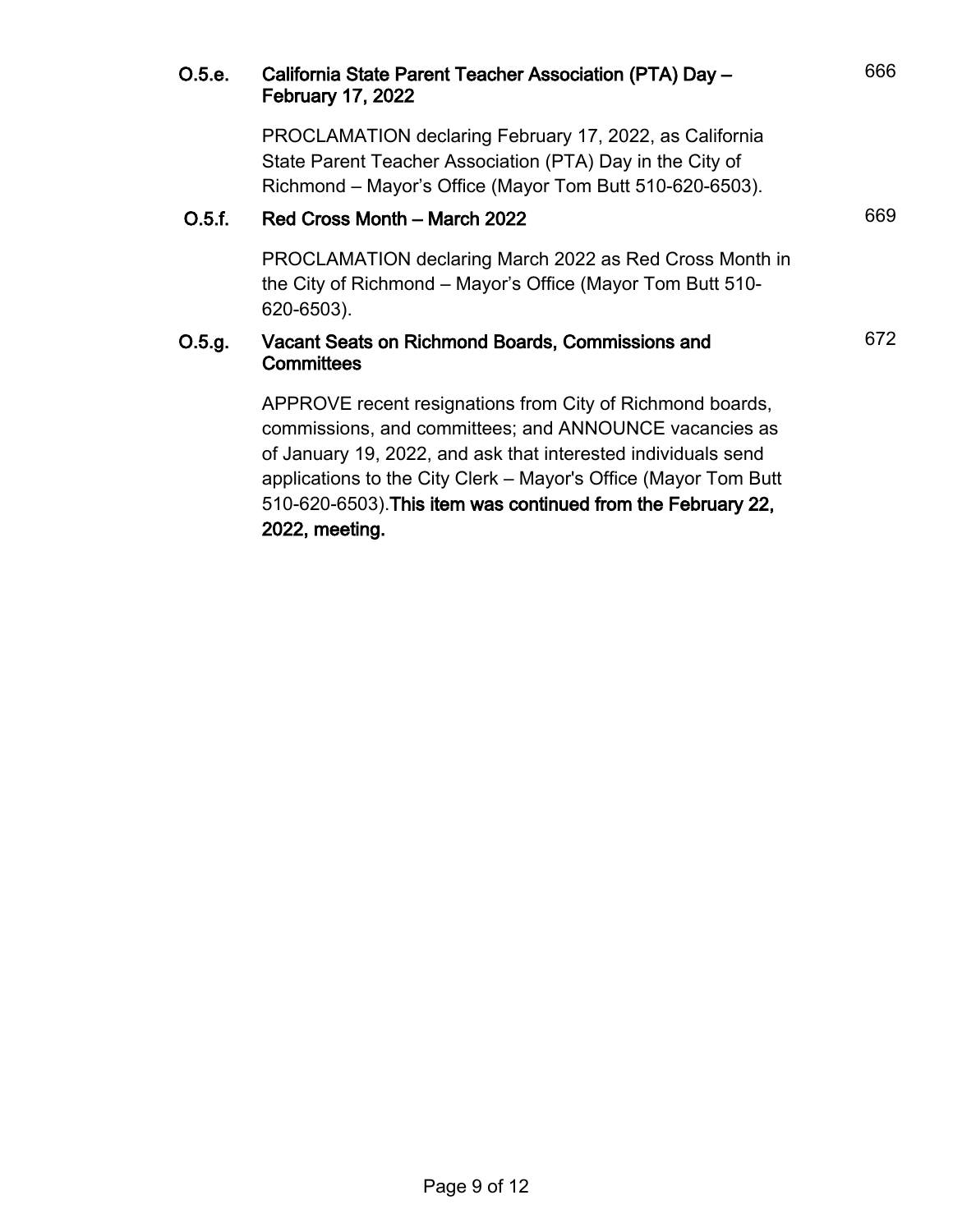# O.6. Police Department

#### O.6.a. Proposed 5-Year Agreement with Contra Costa District Attorney's Office for Electronic Case Filings.

APPROVE a five-year agreement with Contra Costa District Attorney's office for electronic case filing services using Karpel's Interface, in an amount not to exceed \$25,000, for the period May 1, 2022, through April 30, 2027 - Police Department (Acting Chief Louie Tirona 510-621-1802).

#### O.7. Public Works

# O.7.a. Contract to Outfit Fire Department Vehicles 692 APPROVE a contract with Stommel, Inc., to outfit three Fire Department vehicles, in an amount not to exceed \$65,000 – Department of Public Works (Joe Leach 620-5478). O.7.b. Contract for Repairs to Bucket Truck **CONSCRIPT 199** 749 APPROVE a contract with Altec Industries, Inc., for repairs to an electrician bucket truck (Unit #299; VIN 1FDAF56R99EA87947), in an amount not to exceed \$20,000 – Department of Public Works (Joe Leach 620-5478). O.7.c. Booker T. Anderson Community Center Fire Restoration Project 784 APPROVE a construction contract with Angotti & Reilly Inc. for the Booker T. Anderson Community Center Fire Restoration Project, located at 960 S. 47th St., Richmond, in an amount not to exceed \$2,583,900 including \$2,349,000 low bid plus \$234,900 contingency; and APPROPRIATE the funding from the Risk Management fund balance. There will be a reimbursement from insurance for the majority of the cost – Department of Public Works (Joe Leach 510-620-5478). This item was continued from the February 15, 2022, meeting. P. BUDGET SESSION P.1. Mid-Year Report on Fiscal Year (FY) 2021-22 Operating and Capital Improvement Budgets 815 REVIEW the Fiscal Year 2021-2022 operating and capital improvement

budgets at mid-year; and ADOPT a resolution approving the proposed Fiscal Year 2021-2022 budget adjustments. – City Manager's Office/Finance Department (Shasa Curl/Anil Comelo/Belinda Brown 510- 620-6740).

#### P.2. Mid-Year Report on Fiscal Year (FY) 2021-22 Operating and Capital Improvement Budgets

919

675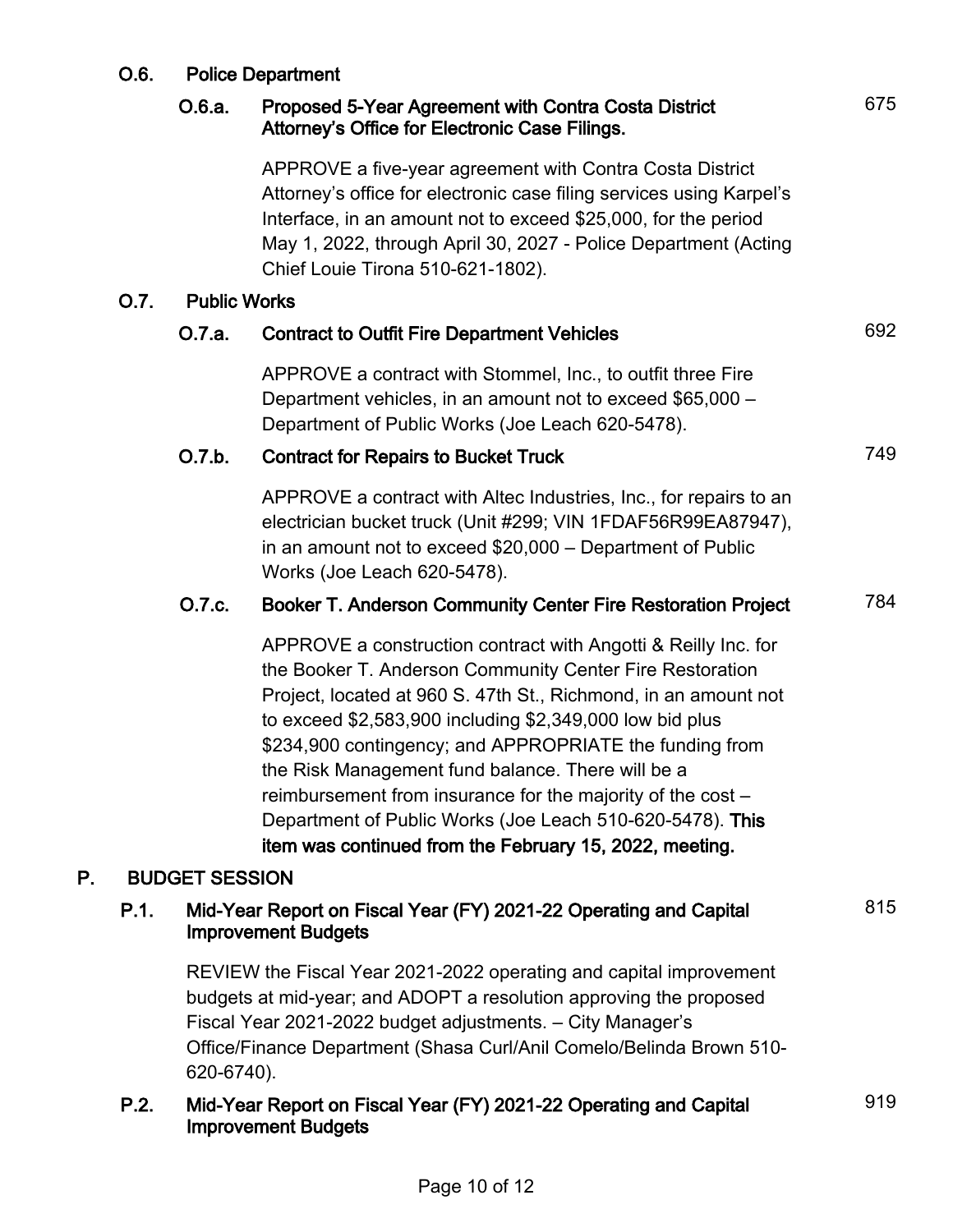# Q. PUBLIC HEARINGS

#### Q.1. Rename Baseball Diamond #2 at Nicholl Park in Honor of National Hero Willie Mays

1023

1028

1070

PUBLIC HEARING to receive public comment on a proposal to rename Baseball Diamond Field #2 at Nicholl Park to Willie Mays Baseball Field; and ADOPT a resolution - Councilmember Nathaniel Bates (510-620- 6743).

#### Q.2. Public Hearing to Adopt a Resolution to Rename South 37th Street Underpass to Juneteenth Freedom Underpass

PUBLIC HEARING to ADOPT a resolution to rename the South  $37<sup>th</sup>$ Street Underpass to Juneteenth Freedom Underpass, as recommended by the Recreation and Parks Commission at its December 1, 2021, regular meeting – Library and Community Services Department (Ranjana Maharaj 510-620-6972).

#### Q.3. Appeal of the Planning Commission's Conditional Approval of a Conditional Use Permit and Design Review for a Dollar Tree Store at 12300 San Pablo Avenue (PLN21-129)

ADOPT a resolution Denying the Appeal and Affirming the Planning Commission's conditional approval of a Conditional Use Permit and Design Review to operate and establish a Dollar Tree retail store greater than 3,000 square feet in size (10,000 sf proposed) within the CM-4, Commercial Mixed-Use, Gateway/Node zoning district at 12300 San Pablo Avenue – Community Development Department (Lina Velasco 510-620-6706).

### Q.4. Adopt an Interim Ordinance Extending Urgency Ordinance No. 01-22 1138

HOLD a public hearing; and ADOPT an Interim Ordinance establishing a 10-month and 15-day extension of Urgency Ordinance No. 01-22 imposing a temporary moratorium on issuance of building permits requiring new sewer connections to the Keller Beach Sanitary Sewer; and declaring an urgency thereof – Public Works Department (Joe Leach 510-620-5478).